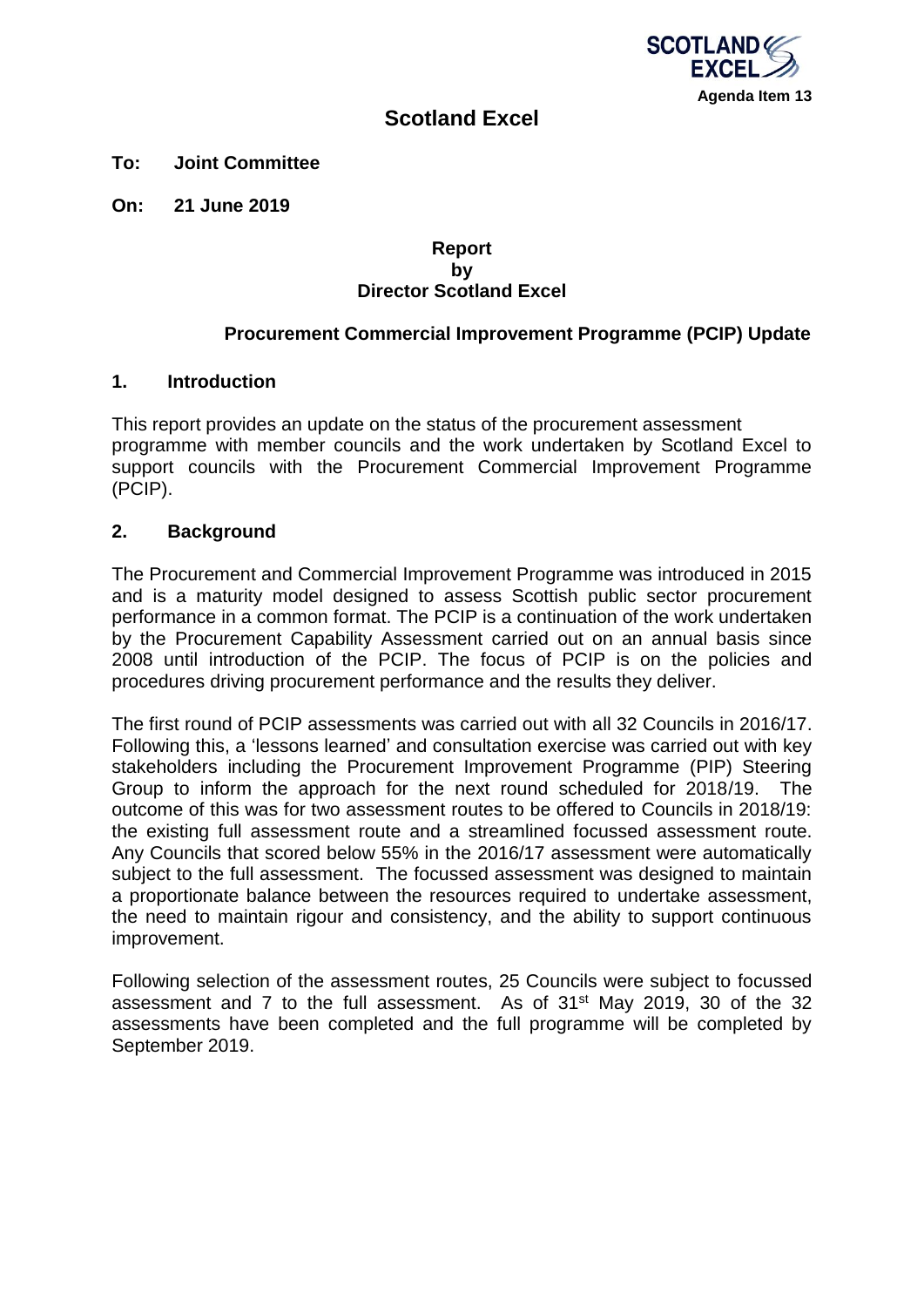## **3. Early Findings**

Following 30 completed assessments in 2018/19, the average assessment score across the local government sector is 70% (Band F1), an increase from 64% (Band F3) in the 2016/17 assessments.

Although the PCIP is a common benchmarking tool across the public sector, no national comparison information is yet available.

A summary of the profile of the number of Councils and performance band comparing 2016/17 and 2018/19 assessments is show in table 1 below:

## **Table 1**

| <b>Performance Band</b> | <b>Number of Councils</b><br>2016/17 | <b>Number of Councils</b><br>2018/19 |
|-------------------------|--------------------------------------|--------------------------------------|
| $F1$ ( $>70\%$ )        |                                      |                                      |
| F2 (66 < > 69%)         |                                      |                                      |
| F3 (61<>65%)            |                                      |                                      |
| F4 (56 < > 60%)         |                                      |                                      |
| F5 (51 < > 55%)         |                                      |                                      |
| F6 (46 < > 50%)         |                                      |                                      |
| $(41 \leq 45\%)$        |                                      |                                      |
| Total                   |                                      | 30                                   |

A breakdown of the average scores across the local government sector for each section of the PCIP assessment comparing 2016/17 and 2018/19 is shown in Diagram 1 below:

## **Diagram 1**



As Diagram 1 shows, the key development areas for the sector are the Development & Tender and Contracts sections. Over the last 2 years, officers have implemented a programme of support focused on addressing the areas of improvement identified through PCIP including: